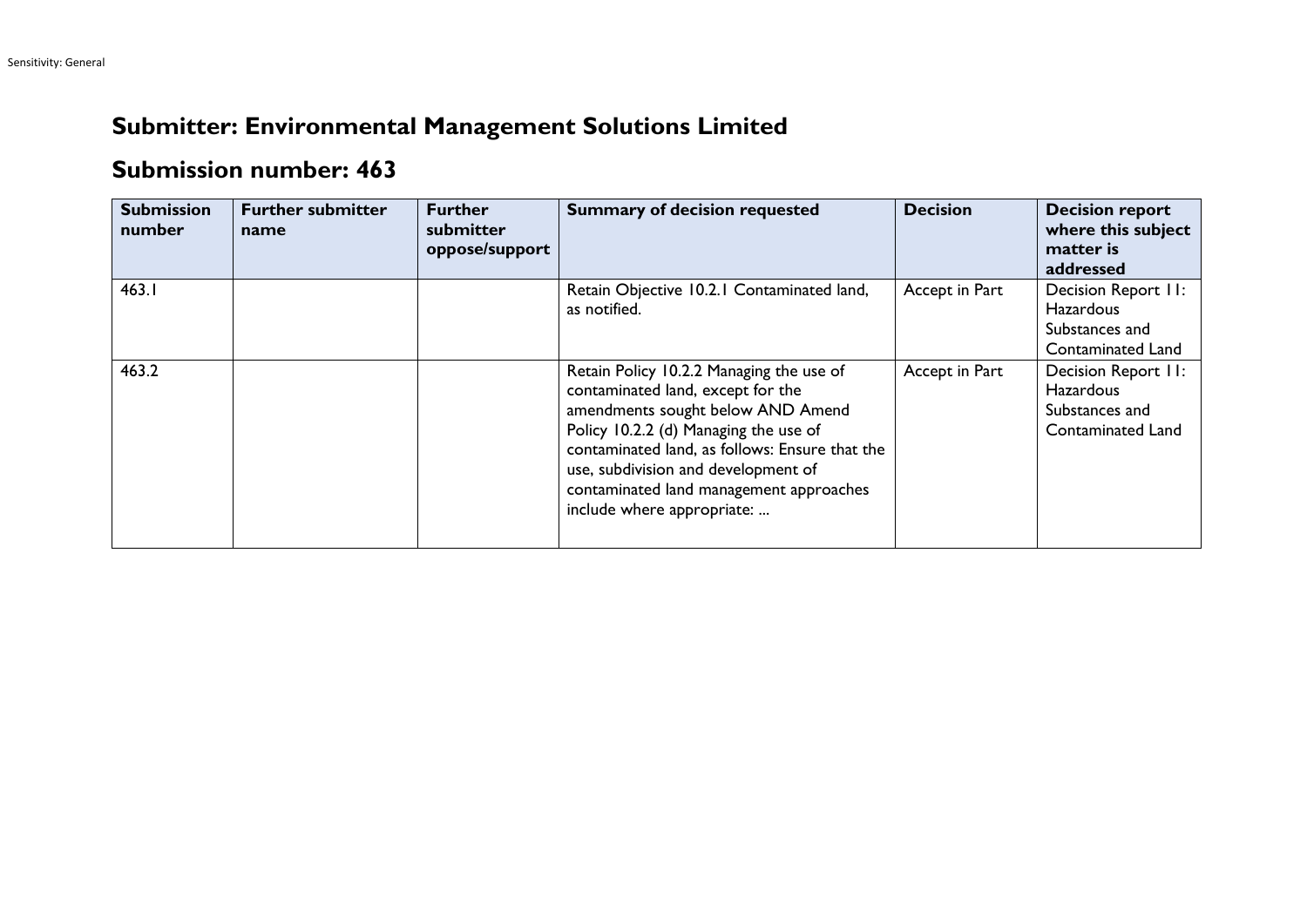| <b>Submission</b><br>number | <b>Further submitter</b><br>name    | <b>Further</b><br>submitter<br>oppose/support | <b>Summary of decision requested</b>                                                                                                                                                                                                                                                                                                                                                                                                                                                                                                    | <b>Decision</b> | <b>Decision report</b><br>where this subject<br>matter is<br>addressed |
|-----------------------------|-------------------------------------|-----------------------------------------------|-----------------------------------------------------------------------------------------------------------------------------------------------------------------------------------------------------------------------------------------------------------------------------------------------------------------------------------------------------------------------------------------------------------------------------------------------------------------------------------------------------------------------------------------|-----------------|------------------------------------------------------------------------|
| 463.3                       |                                     |                                               | Delete contaminated land from Rule 16.4.7<br>Title boundaries - contaminated land, notable<br>trees, intensive farming and aggregate<br>extraction areas. AND Add a new set of rules<br>specifically relating to contaminated land that<br>align with National Environmental Standard<br>for Assessing and Managing Contaminants in<br>Soil to protect Human Health provisions<br>(sections 30 and 31 of the Wellington City<br>Council Plan provides an example of this).                                                              | Reject          | Decision Report 14:<br><b>Residential Zone</b>                         |
| FS1388.371                  | Mercury NZ Limited for<br>Mercury E | Oppose                                        |                                                                                                                                                                                                                                                                                                                                                                                                                                                                                                                                         | Accept          | Decision Report 14:<br><b>Residential Zone</b>                         |
| 463.4                       |                                     |                                               | Delete contaminated land from Rule 22.4.2<br>Title boundaries - natural hazard area,<br>contaminated land, Significant Amenity<br>Landscape, notable trees, intensive farming<br>activities, aggregate extraction areas AND<br>Add a new set of rules specifically relating to<br>contaminated land that align with National<br>Environmental Standard for Assessing and<br>Managing Contaminants in Soil to protect<br>Human Health provisions (sections 30 and 31<br>of Wellington City Council Plan provides an<br>example of this). | Accept          | Decision Report 22:<br><b>Rural Zone</b>                               |